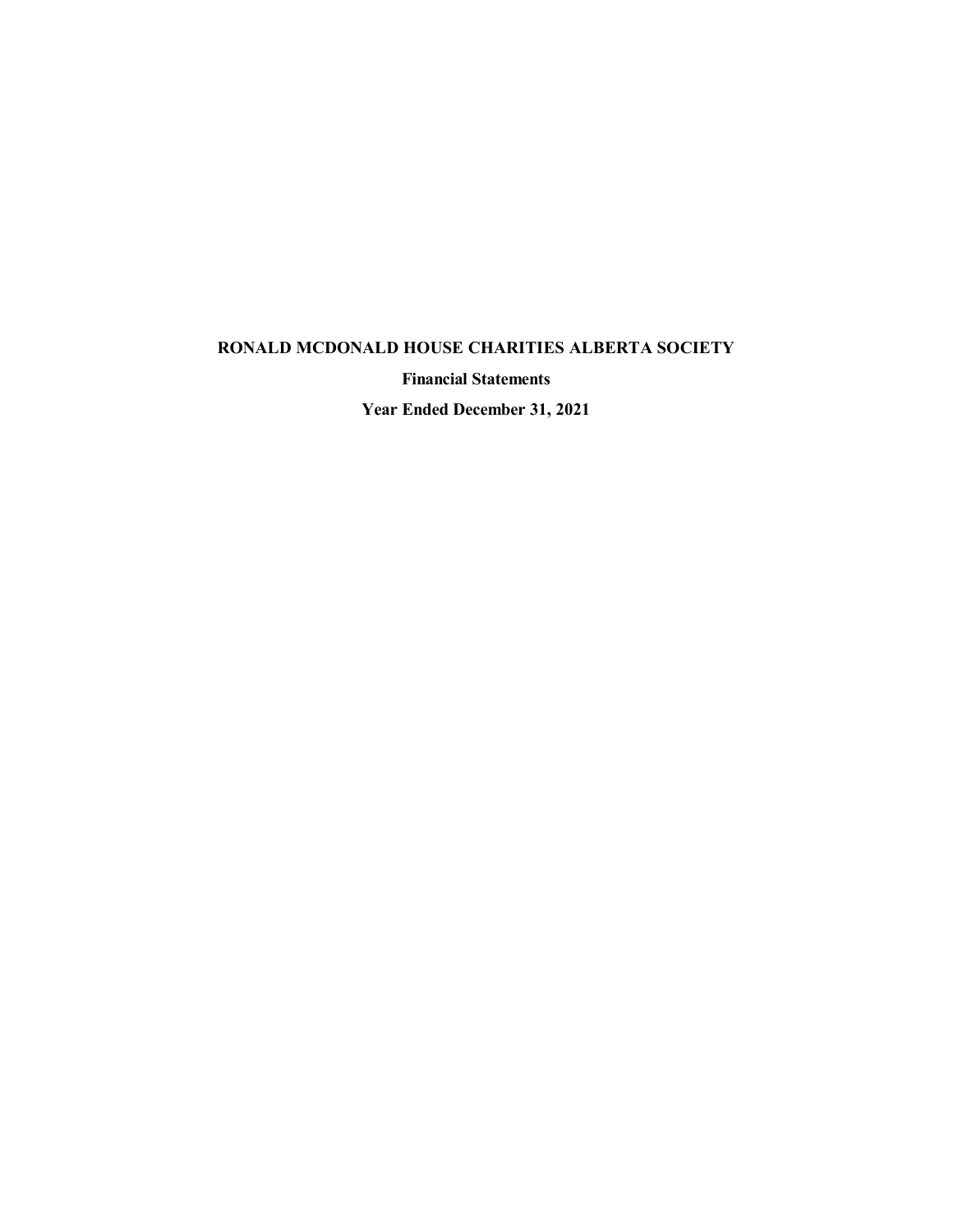|                                        | Page           |
|----------------------------------------|----------------|
| INDEPENDENT AUDITOR'S REPORT           | $1 - 2$        |
| FINANCIAL STATEMENTS                   |                |
| <b>Statement of Financial Position</b> | 3              |
| Statement of Operations                | $\overline{4}$ |
| Statement of Changes in Fund Balances  | 5              |
| Statement of Cash Flows                | 6              |
| Notes to Financial Statements          | $7 - 16$       |
|                                        |                |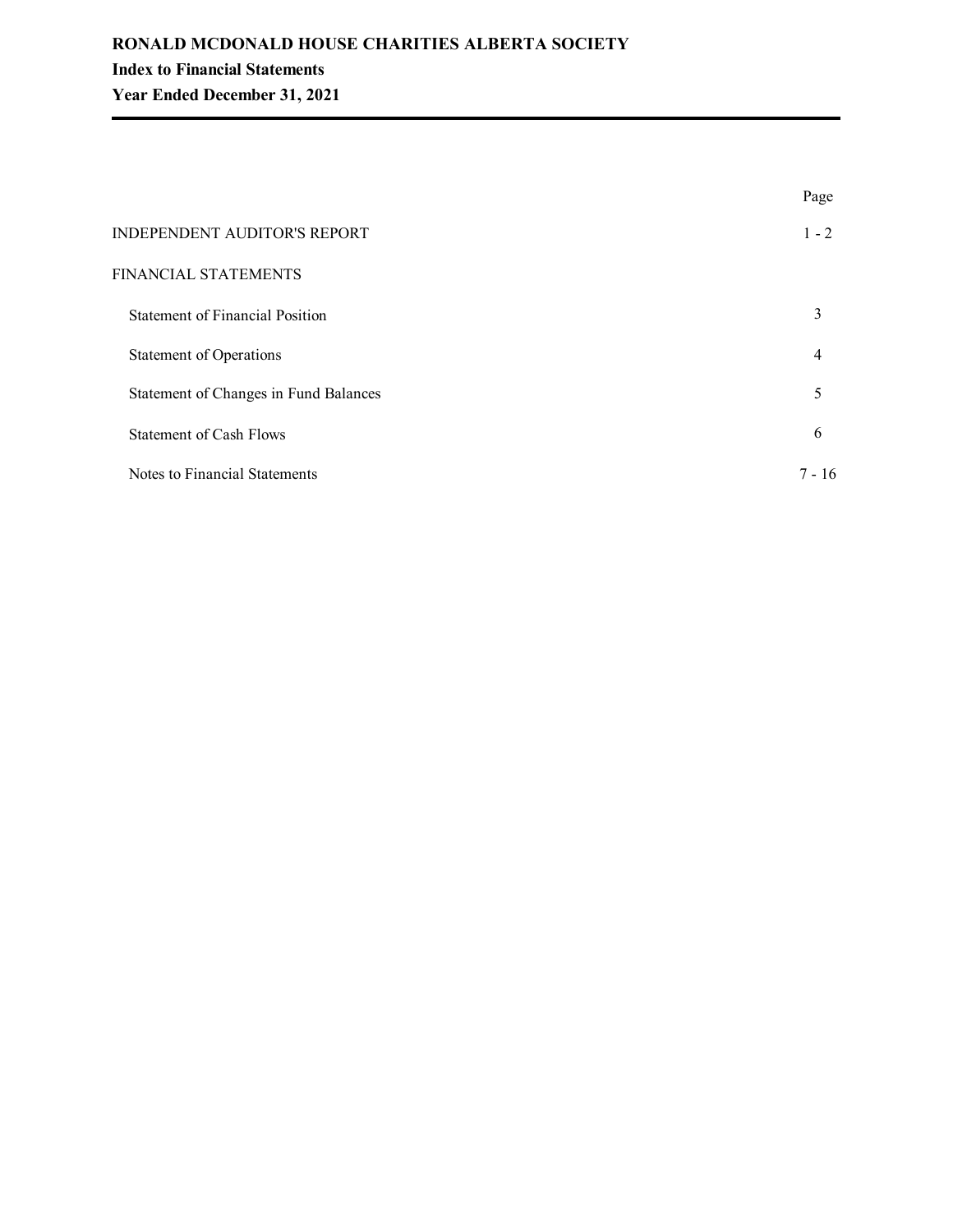

**Suite 1400** 10130 - 103 Street, NW Edmonton, AB T5J 3N9

Tel: (780) 423-2437 Fax: (780) 426-5861 www.kingco.ca

# **INDEPENDENT AUDITOR'S REPORT**

To the Members of Ronald McDonald House Charities Alberta Society

### *Qualified Opinion*

We have audited the financial statements of Ronald McDonald House Charities Alberta Society (the Organization), which comprise the statement of financial position as at December 31, 2021, and the statements of operations, changes in fund balances and cash flows for the year then ended, and notes to the financial statements, including a summary of significant accounting policies.

In our opinion, except for the possible effects of the matter described in the *Basis for Qualified Opinion* section of our report, the accompanying financial statements present fairly, in all material respects, the financial position of the Organization as at December 31, 2021, and the results of its operations and cash flows for the year then ended in accordance with Canadian accounting standards for not-for-profit organizations

### *Basis for Qualified Opinion*

In common with many not-for-profit organizations, the Organization derives revenue from contributions and fundraising activities the completeness of which is not susceptible to satisfactory audit verification. Accordingly, verification of these revenues was limited to the amounts recorded in the records of the Organization. Therefore, we were not able to determine whether any adjustments might be necessary to fundraising revenue, excess of revenues over expenses, and cash flows from operations for the year ended December 31, 2021, current assets and net assets as at December 31, 2021. The predecessor auditor's opinion on the financial statements for the year ended December 31, 2020 was modified accordingly because of the possible effects of this limitation of scope.

We conducted our audit in accordance with Canadian generally accepted auditing standards. Our responsibilities under those standards are further described in the *Auditor's Responsibilities for the Audit of the Financial Statements* section of our report. We are independent of the Organization in accordance with ethical requirements that are relevant to our audit of the financial statements in Canada, and we have fulfilled our other ethical responsibilities in accordance with these requirements. We believe that the audit evidence we have obtained is sufficient and appropriate to provide a basis for our qualified audit opinion.

### *Emphasis of Matter*

We draw attention to Note 4 to the financial statements which describes that certain comparative information presented for the year ended December 31, 2020 has been restated. Our opinion is not modified in respect of this matter.

### *Other Matter*

The financial statements for the year ended December 31, 2020 were audited by another auditor who expressed a qualified opinion on those financial statements on May 5, 2021 for the reasons described in the *Basis for Qualified Opinion* section.

### *Responsibilities of Management and Those Charged with Governance for the Financial Statements*

Management is responsible for the preparation and fair presentation of the financial statements in accordance with ASNPO, and for such internal control as management determines is necessary to enable the preparation of financial statements that are free from material misstatement, whether due to fraud or error.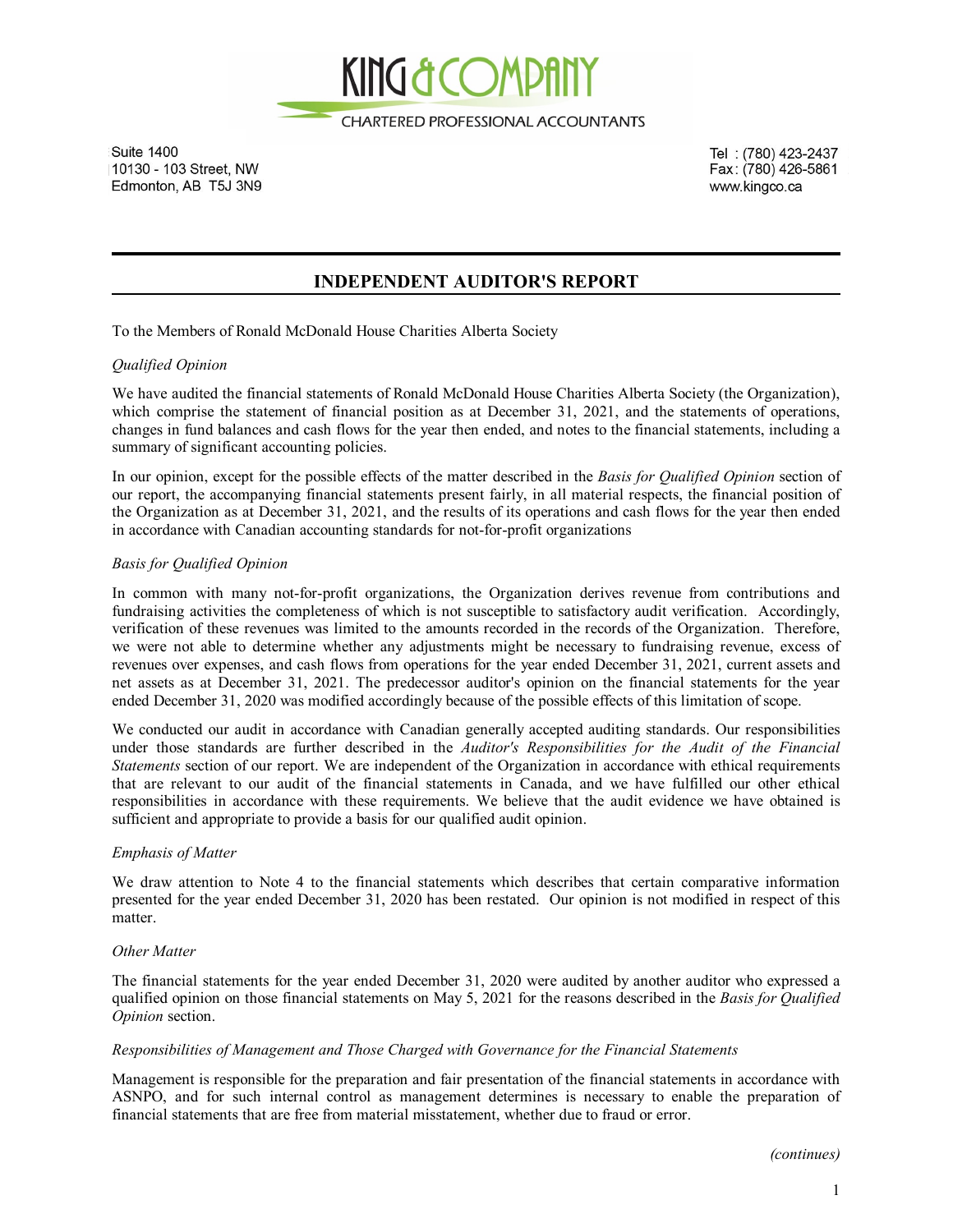Independent Auditor's Report to the To the Members of Ronald McDonald House Charities Alberta Society *(continued)*

In preparing the financial statements, management is responsible for assessing the Organization's ability to continue as a going concern, disclosing, as applicable, matters related to going concern and using the going concern basis of accounting unless management either intends to liquidate the Organization or to cease operations, or has no realistic alternative but to do so.

Those charged with governance are responsible for overseeing the Organization's financial reporting process.

#### *Auditor's Responsibilities for the Audit of the Financial Statements*

Our objectives are to obtain reasonable assurance about whether the financial statements as a whole are free from material misstatement, whether due to fraud or error, and to issue an auditor's report that includes our opinion. Reasonable assurance is a high level of assurance, but is not a guarantee that an audit conducted in accordance with Canadian generally accepted auditing standards will always detect a material misstatement when it exists. Misstatements can arise from fraud or error and are considered material if, individually or in the aggregate, they could reasonably be expected to influence the economic decisions of users taken on the basis of these financial statements.

As part of an audit in accordance with Canadian generally accepted auditing standards, we exercise professional judgment and maintain professional skepticism throughout the audit. We also:

- <sup>l</sup> Identify and assess the risks of material misstatement of the financial statements, whether due to fraud or error, design and perform audit procedures responsive to those risks, and obtain audit evidence that is sufficient and appropriate to provide a basis for our opinion. The risk of not detecting a material misstatement resulting from fraud is higher than for one resulting from error, as fraud may involve collusion, forgery, intentional omissions, misrepresentations, or the override of internal control.
- Obtain an understanding of internal control relevant to the audit in order to design audit procedures that are appropriate in the circumstances, but not for the purpose of expressing an opinion on the effectiveness of the Organization's internal control.
- <sup>l</sup> Evaluate the appropriateness of accounting policies used and the reasonableness of accounting estimates and related disclosures made by management.
- Conclude on the appropriateness of management's use of the going concern basis of accounting and, based on the audit evidence obtained, whether a material uncertainty exists related to events or conditions that may cast significant doubt on the Organization's ability to continue as a going concern. If we conclude that a material uncertainty exists, we are required to draw attention in our auditor's report to the related disclosures in the financial statements or, if such disclosures are inadequate, to modify our opinion. Our conclusions are based on the audit evidence obtained up to the date of our auditor's report. However, future events or conditions may cause the Organization to cease to continue as a going concern.
- Evaluate the overall presentation, structure and content of the financial statements, including the disclosures, and whether the financial statements represent the underlying transactions and events in a manner that achieves fair presentation.

We communicate with those charged with governance regarding, among other matters, the planned scope and timing of the audit and significant audit findings, including any significant deficiencies in internal control that we identify during our audit.

King + Company

Edmonton, AB

April 27, 2022 CHARTERED PROFESSIONAL ACCOUNTANTS

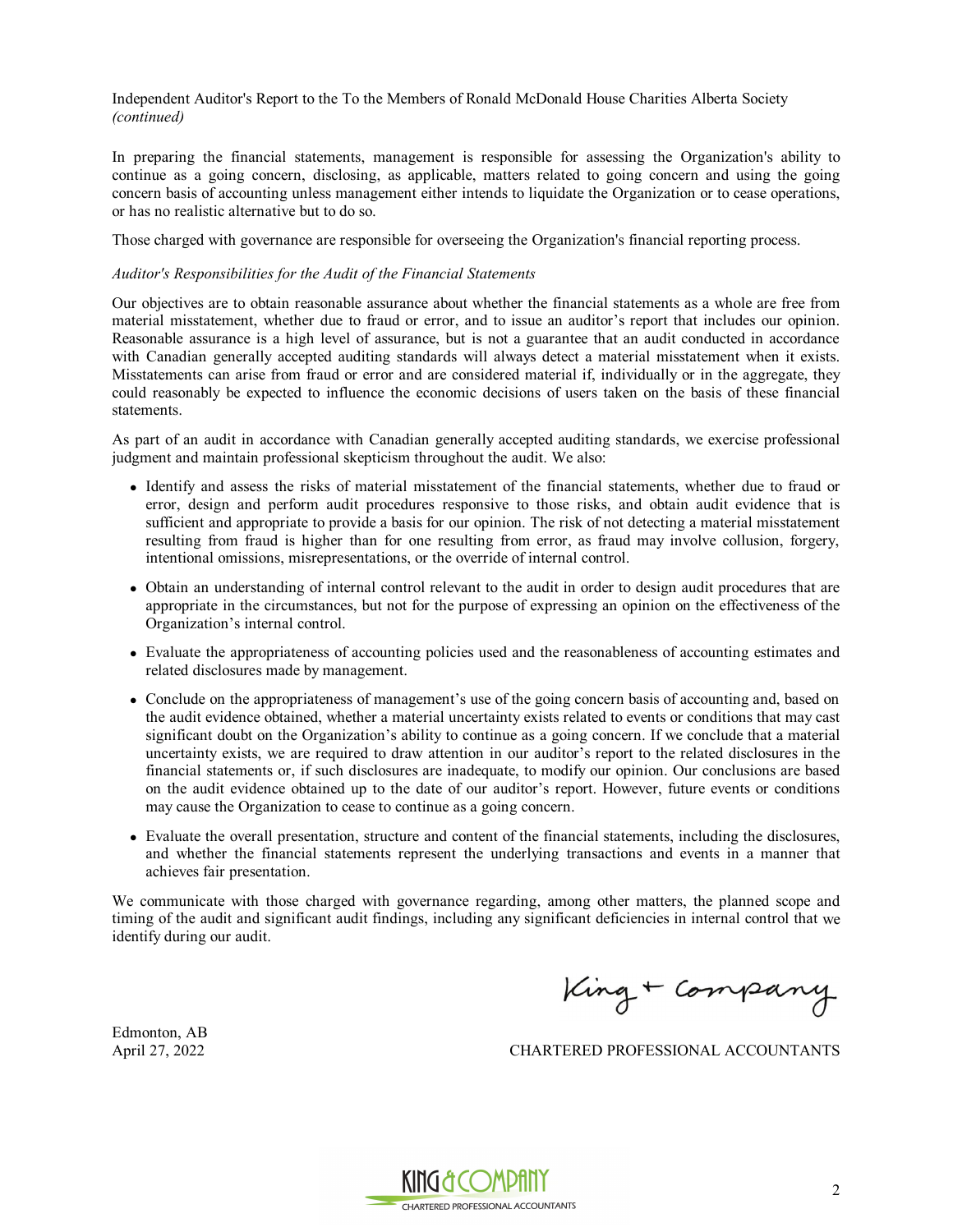#### **Statement of Financial Position**

#### **As at December 31**

|                                                                                                                         |   | 2021                                        |    | 2020                                        |
|-------------------------------------------------------------------------------------------------------------------------|---|---------------------------------------------|----|---------------------------------------------|
|                                                                                                                         |   |                                             |    | (Restated - Note 4)                         |
| <b>ASSETS</b>                                                                                                           |   |                                             |    |                                             |
| <b>CURRENT</b><br>Cash (Note 5)<br>Accounts receivable (Note 12)<br>Prepaid expenses<br>Short-term investments (Note 6) | S | 3,597,096<br>660,948<br>84,405<br>5,049,184 | \$ | 4,541,759<br>621,029<br>76,639<br>5,650,335 |
|                                                                                                                         |   | 9,391,633                                   |    | 10,889,762                                  |
| <b>INVESTMENTS</b> (Note 6)                                                                                             |   | 19,757,675                                  |    | 15,908,632                                  |
| <b>INVESTMENT IN PROPERTY</b>                                                                                           |   | 1,546,991                                   |    | 1,891,991                                   |
| <b>LONG-TERM PREPAID EXPENSE (Note 7)</b>                                                                               |   | 467,189                                     |    | 472,911                                     |
| <b>CAPITAL ASSETS (Note 8)</b>                                                                                          |   | 24,636,216                                  |    | 24,863,766                                  |
|                                                                                                                         | s | 55,799,704                                  | S  | 54,027,062                                  |
| <b>LIABILITIES</b>                                                                                                      |   |                                             |    |                                             |
| <b>CURRENT</b><br>Accounts payable and accrued liabilities<br>Current portion of long-term debt (Note 9)                | S | 199,055<br>36,855                           | S  | 202,226<br>37,658                           |
|                                                                                                                         |   | 235,910                                     |    | 239,884                                     |
| <b>DEFERRED CONTRIBUTIONS (Note 10)</b>                                                                                 |   | 2,075,490                                   |    | 2,615,071                                   |
| <b>LONG-TERM DEBT</b> (Note 9)                                                                                          |   |                                             |    | 36,855                                      |
|                                                                                                                         |   | 2,311,400                                   |    | 2,891,810                                   |
| <b>FUND BALANCES</b><br>General fund (Note 11)<br>Capital asset fund (Note 11)                                          |   | 26,136,919<br>27,351,385                    |    | 21,824,862<br>29,310,390                    |
|                                                                                                                         |   | 53,488,304                                  |    | 51,135,252                                  |
|                                                                                                                         | s | 55,799,704                                  | \$ | 54,027,062                                  |

ON BEHALF OF THE BOARD  $\begin{array}{ccc} \hline \text{B} & \text{Difector} \end{array}$ Director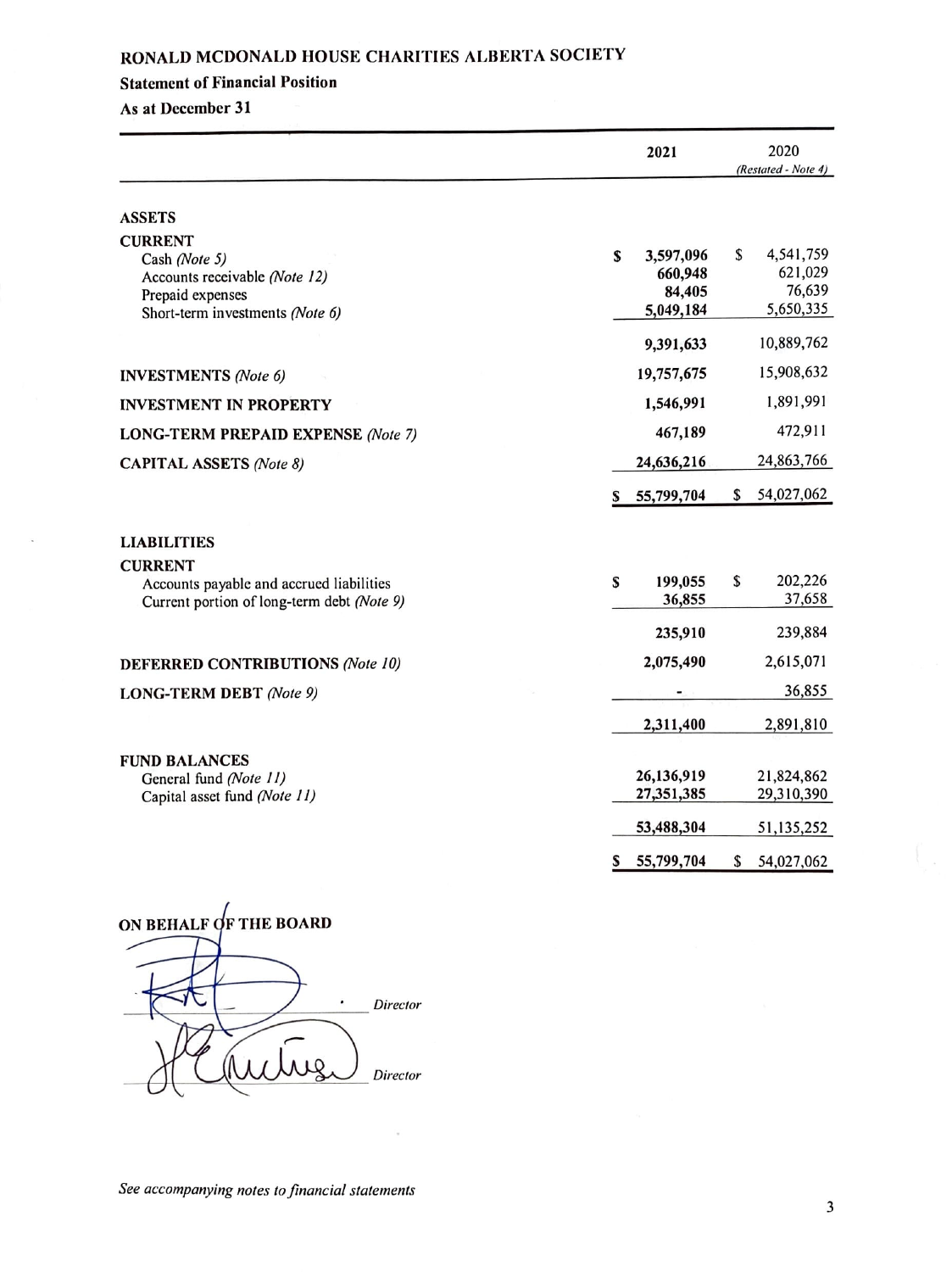# **Statement of Operations**

**Year Ended December 31**

|                                                                                                  |                 |    |              |              | Capital asset |              | Capital asset |    |              |               |            |
|--------------------------------------------------------------------------------------------------|-----------------|----|--------------|--------------|---------------|--------------|---------------|----|--------------|---------------|------------|
|                                                                                                  | General fund    |    | General fund |              | fund          |              | fund          |    | <b>Total</b> |               | Total      |
|                                                                                                  | 2021            |    | 2020         |              | 2021          |              | 2020          |    | 2021         |               | 2020       |
|                                                                                                  |                 |    |              |              |               |              |               |    |              |               |            |
| <b>REVENUE</b>                                                                                   |                 |    |              |              |               |              |               |    |              |               |            |
| Contributions and donations<br>COVID-19 subsidies and                                            | \$<br>7,822,539 | S. | 5,572,344    | $\mathbb{S}$ |               | $\mathbb{S}$ | 307,763       | \$ | 7,822,539    | <sup>\$</sup> | 5,880,107  |
| grants (Note 14)                                                                                 | 537,942         |    | 1,285,914    |              |               |              |               |    | 537,942      |               | 1,285,914  |
| RMH room fees                                                                                    | 266,979         |    | 266,064      |              |               |              |               |    | 266,979      |               | 266,064    |
| Other                                                                                            | 10,011          |    | 6,010        |              |               |              |               |    | 10,011       |               | 6,010      |
|                                                                                                  | 8,637,471       |    | 7,130,332    |              |               |              | 307,763       |    | 8,637,471    |               | 7,438,095  |
| <b>EXPENSES</b>                                                                                  |                 |    |              |              |               |              |               |    |              |               |            |
| Program                                                                                          | 3,792,885       |    | 3,615,105    |              |               |              |               |    | 3,792,885    |               | 3,615,105  |
| Fundraising (Note 15)                                                                            | 1,661,061       |    | 1,390,218    |              |               |              |               |    | 1,661,061    |               | 1,390,218  |
| Management and general                                                                           | 950,963         |    | 975,165      |              |               |              |               |    | 950,963      |               | 975,165    |
| Amortization of capital assets and land                                                          |                 |    |              |              |               |              |               |    |              |               |            |
| lease                                                                                            |                 |    |              |              | 829,428       |              | 864,541       |    | 829,428      |               | 864,541    |
|                                                                                                  | 6,404,909       |    | 5,980,488    |              | 829,428       |              | 864,541       |    | 7,234,337    |               | 6,845,029  |
| <b>EXCESS (DEFICIENCY) OF</b><br><b>REVENUE OVER EXPENSES</b><br><b>BEFORE OTHER REVENUE AND</b> |                 |    |              |              |               |              |               |    |              |               |            |
| <b>EXPENSES</b>                                                                                  | 2,232,562       |    | 1,149,844    |              | (829, 428)    |              | (556, 778)    |    | 1,403,134    |               | 593,066    |
| <b>OTHER REVENUE (EXPENSES)</b>                                                                  |                 |    |              |              |               |              |               |    |              |               |            |
| Donated goods and services (Note 13)                                                             | 1,298,248       |    | 863,721      |              | 43,108        |              |               |    | 1,341,356    |               | 863,721    |
| Investment income (Note 6)                                                                       | 1,294,495       |    | 1,154,455    |              |               |              |               |    | 1,294,495    |               | 1,154,455  |
| Loss on disposal of property and<br>capital assets                                               |                 |    |              |              | (344, 577)    |              |               |    | (344,577)    |               |            |
| Donated goods and services (Note 13)                                                             | (1, 298, 248)   |    | (858, 457)   |              | (43,108)      |              |               |    | (1,341,356)  |               | (858, 457) |
|                                                                                                  | 1,294,495       |    | 1,159,719    |              | (344, 577)    |              |               |    | 949,918      |               | 1,159,719  |
| <b>EXCESS (DEFICIENCY) OF</b>                                                                    |                 |    |              |              |               |              |               |    |              |               |            |
| <b>REVENUE OVER EXPENSES</b>                                                                     | \$<br>3,527,057 | S. | 2,309,563    | \$           | (1,174,005)   | \$           | (556,778)     | S. | 2,353,052    | \$            | 1,752,785  |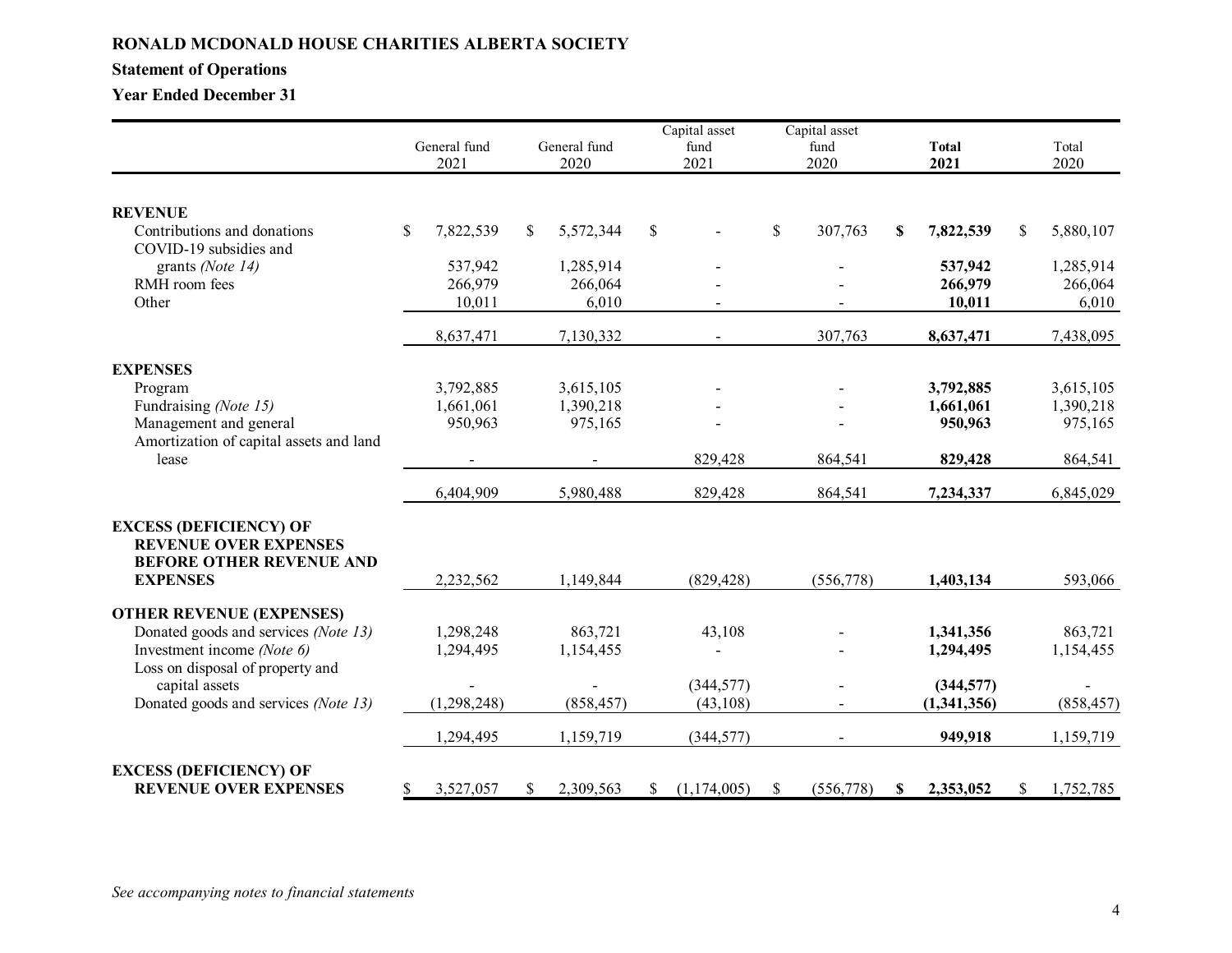# **Statement of Changes in Fund Balances**

**Year Ended December 31**

|                                                                              | General fund |    | Capital asset<br>fund |    | 2021         |               | 2020       |
|------------------------------------------------------------------------------|--------------|----|-----------------------|----|--------------|---------------|------------|
| <b>FUND BALANCES -</b><br><b>BEGINNING OF YEAR</b><br>As previously reported | 21,824,862   | \$ | 29,310,390            | \$ | 51, 135, 252 | <sup>\$</sup> | 49,600,037 |
| Restatement of comparative<br>information                                    |              |    |                       |    |              |               | (217,570)  |
| As restated                                                                  | 21,824,862   |    | 29,310,390            |    | 51, 135, 252 |               | 49,382,467 |
| Excess (deficiency) of revenue over<br>expenses                              | 3,527,057    |    | (1,174,005)           |    | 2,353,052    |               | 1,752,785  |
| Interfund transfers (Note 11)                                                | 785,000      |    | (785,000)             |    |              |               |            |
| <b>FUND BALANCES - END OF</b><br>YEAR                                        | 26,136,919   | S  | 27, 351, 385          | S  | 53,488,304   | S             | 51,135,252 |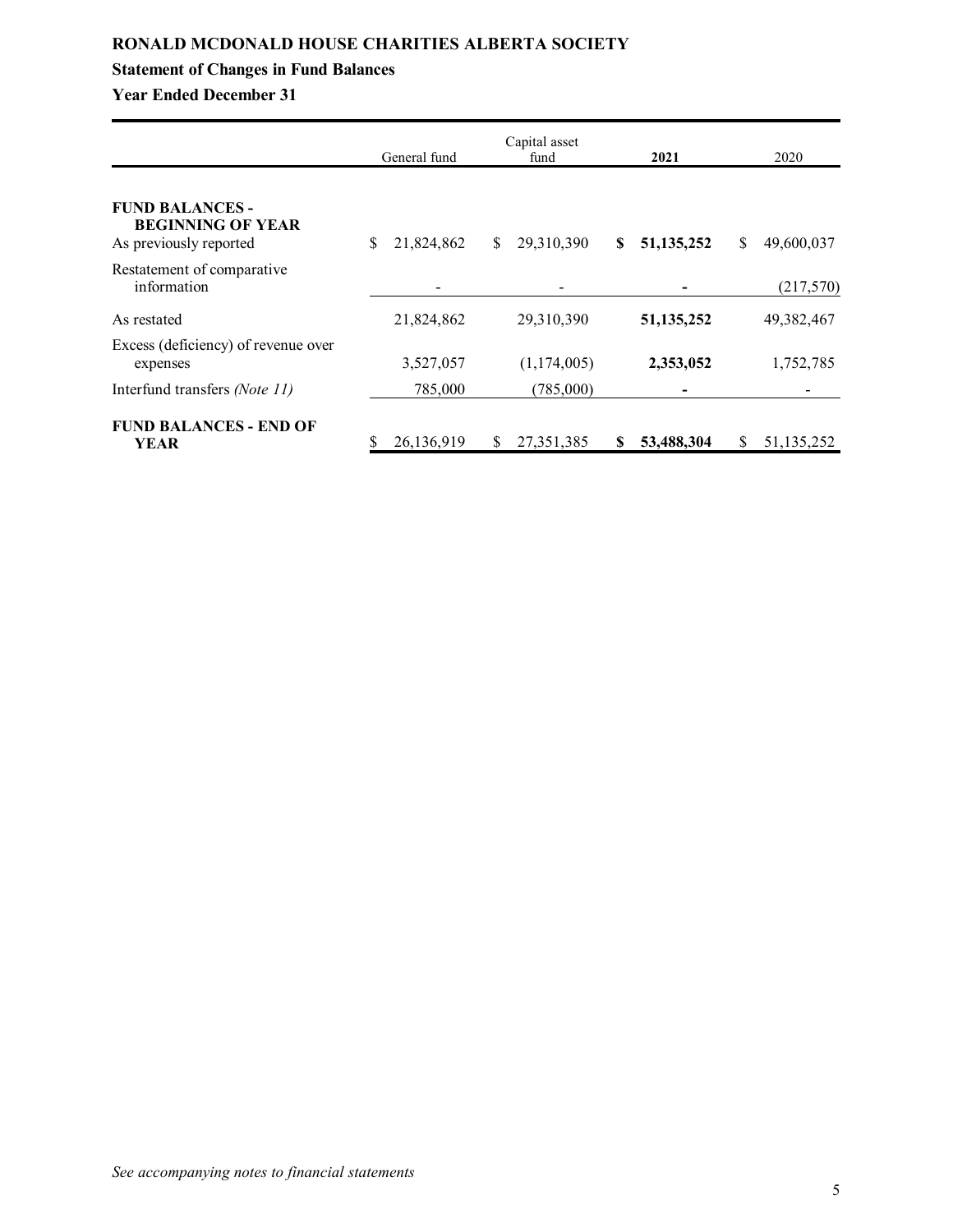# **Statement of Cash Flows**

# **Year Ended December 31**

|                                          | 2021            | 2020            |
|------------------------------------------|-----------------|-----------------|
| <b>OPERATING ACTIVITIES</b>              |                 |                 |
| Excess of revenue over expenses          | \$<br>2,353,052 | \$<br>1,752,785 |
| Items not affecting cash:                |                 |                 |
| Amortization of capital assets           | 823,706         | 858,820         |
| Amortization of land lease               | 5,722           | 5,721           |
| Loss on disposal of capital assets       | 344,577         |                 |
| Unrealized loss on investments           | 322,986         | 638,575         |
| Contributed capital assets               | (43, 108)       |                 |
| Contributed investments                  | (45, 822)       | (49, 434)       |
|                                          | 3,761,113       | 3,206,467       |
| Changes in non-cash working capital:     |                 |                 |
| Amounts receivable                       | (39, 919)       | 149,253         |
| Prepaid expenses                         | (7,766)         | (18, 189)       |
| Accounts payable and accrued liabilities | (3,172)         | (144, 225)      |
| Deferred contributions                   | (539, 581)      | 910,912         |
|                                          | (590, 438)      | 897,751         |
| Cash flow from operating activities      | 3,170,675       | 4, 104, 218     |
| <b>INVESTING ACTIVITIES</b>              |                 |                 |
| Proceeds on disposal of property         | 285,000         |                 |
| Purchase of capital assets               | (837, 625)      | (877,993)       |
| Purchase of investments (net)            | (3,525,055)     | (1,839,978)     |
| Cash flow used by investing activities   | (4,077,680)     | (2,717,971)     |
| <b>FINANCING ACTIVITY</b>                |                 |                 |
| Repayment of long-term debt              | (37, 658)       | (35, 647)       |
| (DECREASE) INCREASE IN CASH              | (944, 663)      | 1,350,600       |
| <b>CASH - BEGINNING OF YEAR</b>          | 4,541,759       | 3, 191, 159     |
| <b>CASH - END OF YEAR</b>                | \$<br>3,597,096 | \$<br>4,541,759 |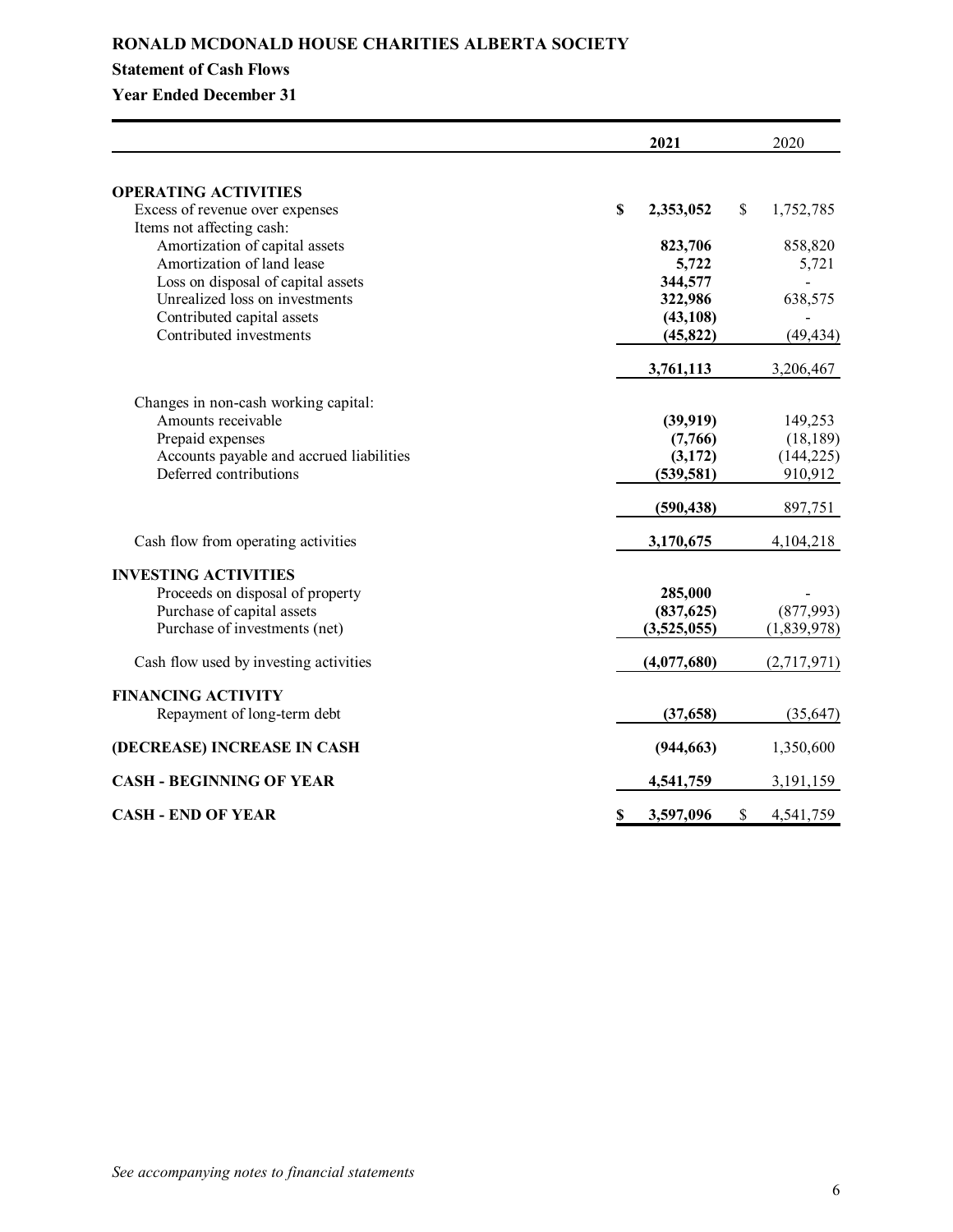### **Notes to Financial Statements**

### **Year Ended December 31, 2021**

# **1. NATURE OF OPERATIONS**

Ronald McDonald House Charities® Alberta (the Organization) is a not-for-profit, charitable organization formed in October 2018 under the Societies Act of Alberta, as a result of the amalgamation of Ronald McDonald House Charities® Northern Alberta and Ronald McDonald House Charities® Southern & Central Alberta. The mission of Ronald McDonald House Charities (RMHC) is to create, find, and support programs that directly improve the health and well-being of children and their families. RMHC and the network of local Chapters, of which there are 12 in Canada, ascribe to five core values. We are focused on the critical needs of children, we lead with compassion, we celebrate the diversity of our people and our programs, we value our heritage and we operate with accountability and transparency.

In Canada, 12 Regional RMHC Chapters work collaboratively through the support of RMHC Canada, Canada's national RMHC foundation, which is focused on contributing funding from McDonald's Restaurants of Canada and other donors, to support the building and operations of Ronald McDonald Houses, Family Rooms and Ronald McDonald Care Mobiles to help enable the support of families with sick children.

The Organization is registered as a Canadian charitable organization under the Income Tax Act (Canada) and, accordingly, is exempt from income taxes.

The Organization is also registered under The Charitable Fundraising Regulation of Alberta and has considered all required disclosures under Section 7(2) of the Regulation in preparing the financial statements.

The Organization fulfills its mission through operation of sustainable programs that enable family-centered care, bridge access to quality health care, are a vital part of the health care continuum and strengthen families during difficult times. The following programs, operated by the Organization, represent the core functions of Ronald McDonald House Charities Alberta.

#### **Ronald McDonald House**

When children must travel long distances to access top medical care, accommodations and support for families can be expensive or not readily available. The Organization helps families stay close to their ill or injured child through the Ronald McDonald House programs located in Calgary, Edmonton, Medicine Hat and Red Deer, which provide temporary lodging, meals and other support to children and their families. The program provides families with emotional and physical comfort and increases the caregivers' ability to spend more time with their child, to interact with their clinical care team and to participate in critical medical care decisions.

#### **Ronald McDonald Care Mobile**

The Ronald McDonald Care Mobile (RMCM) program was established to provide mobile access to pediatric medical, dental and/or health education services. In 2021, the Organization's operating license for the RMCM program reached maturity and was not renewed.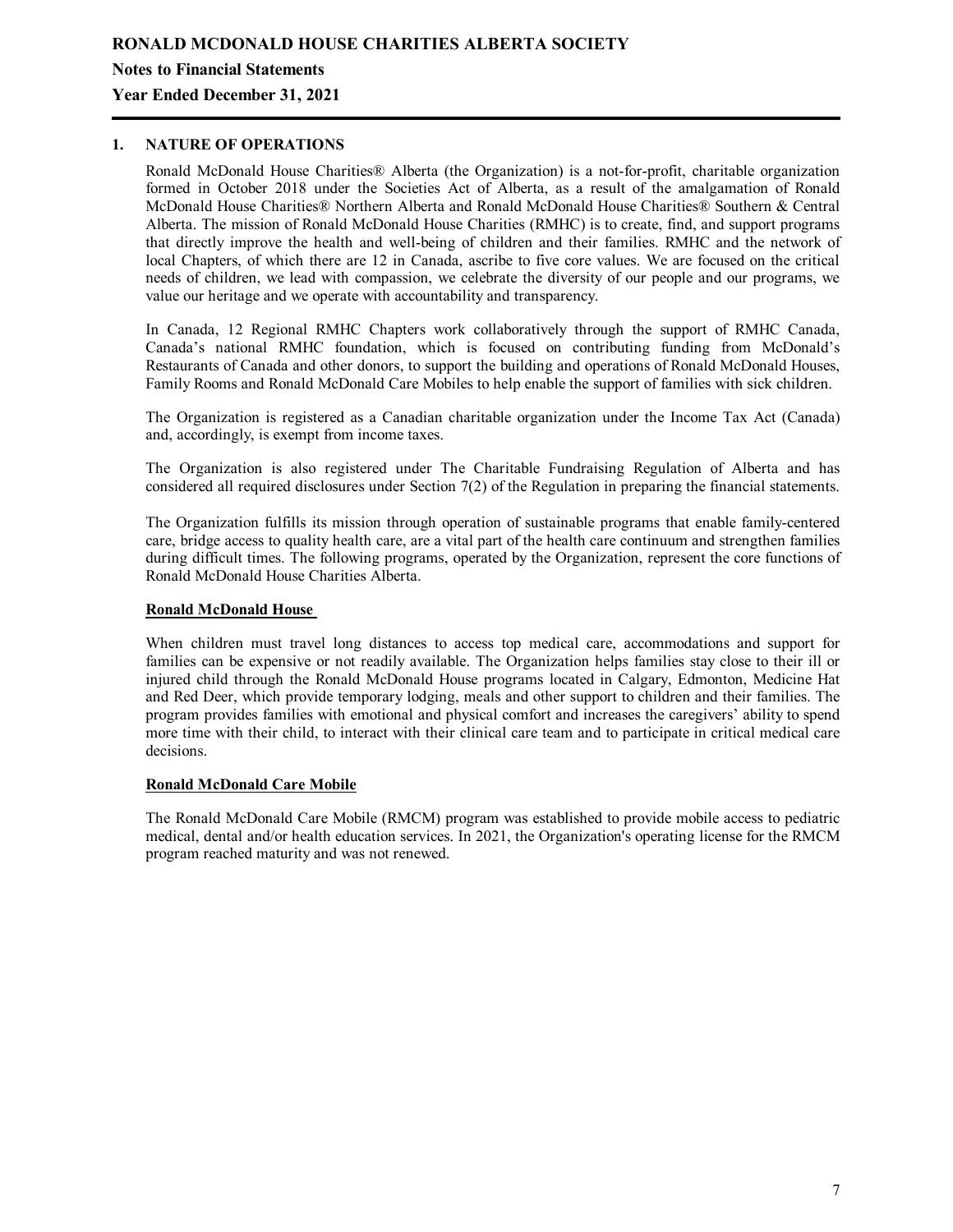## **Year Ended December 31, 2021**

### **2. COVID-19**

In March 2020, the World Health Organization declared the COVID-19 outbreak a worldwide pandemic. This has resulted in governments worldwide enacting emergency measures to combat the spread of the virus. These measures, which include restrictions on events and gatherings, the implementation of travel bans, quarantine periods and physical distancing, have caused material disruption to businesses globally, resulting in an economic slowdown. Governments and central banks have introduced significant monetary and fiscal relief programs designed to stabilize economic conditions; however, the situation is dynamic, and the success of these interventions is not currently determinable.

Management has assessed the financial impact of COVID-19 at December 31, 2021, including the collectibility of receivables, valuation of assets, assessment of provisions and impact on its borrowing agreements. COVID-19 may impact the future operations of the Organization through reduced revenues. To mitigate any potential operational constraints associated with cash flow, management has applied for government relief and grants where applicable.

The situation is dynamic and the ultimate duration and magnitude of the impact on the economy and the financial effect on the Organization is not known at this time. The Organization will continue to monitor the impacts of the pandemic on the community that it serves and its employees and continue to adjust to the volatile situation.

### **3. SIGNIFICANT ACCOUNTING POLICIES**

#### **Basis of presentation**

The financial statements were prepared in accordance with Canadian accounting standards for not-for-profit organizations.

### **Change in significant accounting policy**

#### **Financial Instruments - Related Party Transactions**

The Organization applied the amendments to Financial Instruments, Section 3856, relating to the recognition of financial instruments originated or exchanged in a related party transaction effective January 1, 2021.

Under these new requirements, such a financial instrument is initially measured at cost, which is determined depending on whether the instrument has repayment terms.

Subsequent measurement depends on the initial method used and is usually at cost less any reduction for impairment.

The adoption of these new requirements had no impact on the Organization's financial statements.

### **Measurement uncertainty**

The preparation of financial statements in conformity with Canadian accounting standards for not-for-profit organizations requires management to make estimates and assumptions that affect the reported amount of assets and liabilities, disclosure of contingent assets and liabilities at the date of the financial statements and the reported amounts of revenues and expenses during the period. Such estimates are periodically reviewed and any adjustments necessary are reported in earnings in the period in which they become known. Actual results could differ from these estimates.

*(continues)*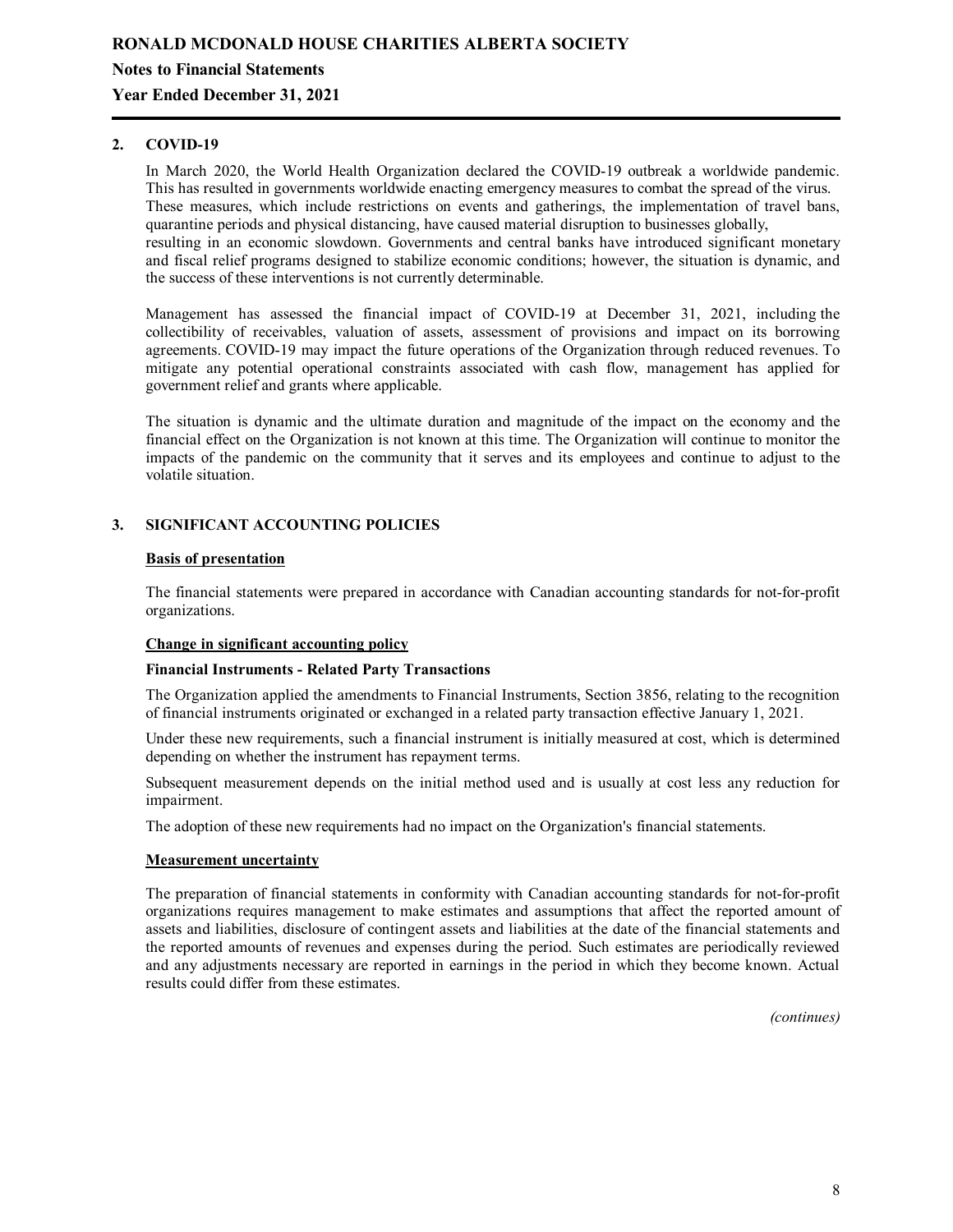## **Year Ended December 31, 2021**

### **3. SIGNIFICANT ACCOUNTING POLICIES** *(continued)*

### **Fund accounting**

To ensure observance of limitations and restrictions placed on the use of the resources available to the Organization, the accounts are maintained in accordance with the principles of fund accounting. Under these principles, the accounts of the Organization have been classified into the following funds:

The general fund reports unrestricted resources available for general operating activities.

The capital asset fund reports resources that are restricted to the Organization's capital asset purchases, replacements or maintenance initiatives.

#### **Revenue recognition**

Ronald McDonald House Charities Alberta Society follows the restricted fund method of accounting for contributions.

Contributions are recorded in the appropriate funds when received or receivable if the amount to be received can be reasonably estimated and collection is reasonably assured. Externally restricted contributions related to general operations are recognized as revenue of the General Fund in the year in which the related expenses are incurred. Externally restricted contributions for use towards capital asset initiatives are recognized as revenue of the capital asset fund when initially recognized in the accounts. All other externally restricted contributions for which no appropriate fund exists are recognized in the general fund as deferred and recognized as revenue when the associated expenses are recognized.

Unrestricted contributions are recognized as revenue of the General Fund in the year received or receivable if the amount to be received can be reasonably estimated and collection is reasonably assured.

Revenue from fundraising is recognized as revenue in the corresponding fund as appropriate in the year received or receivable, if the amount can be reasonably estimated and collection is reasonably assured.

Investment income consists of interest, dividends, income distributions from pooled funds, realized gains and losses, and unrealized gains and losses. Unrestricted investment income earned on General Fund resources is recognized as revenue of the General Fund. Investment income earned on capital asset fund resources that is restricted to be spent on donor-restricted activities is recognized as revenue of the Capital Asset Fund. Investment losses are recognized in a manner consistent with investment income.

Fees are recognized when the services have been provided. Revenue from room payments is recognized as revenue in the general fund on an accrual basis when the amount to be received can be reasonably estimated and collection is reasonably assured.

The Organization receives government subsidies that provide immediate financial assistance as compensation for costs or expenditures to be incurred. The Organization recognizes government subsidies as revenue when received or receivable and when there is reasonable assurance that conditions attached to the subsidies are met.

### **Cash**

Cash and restricted cash is comprised of cash held in financial institutions.

#### **Foreign currency translation**

Accounts in foreign currencies have been translated into Canadian dollars using the temporal method. Under this method, monetary assets and liabilities have been translated at the year end exchange rate. Non-monetary assets have been translated at the rate of exchange prevailing at the date of transaction. Revenues and expenses have been translated at the average rates of exchange during the year.

Foreign exchange gains and losses on monetary assets and liabilities are included in the determination of earnings.

*(continues)*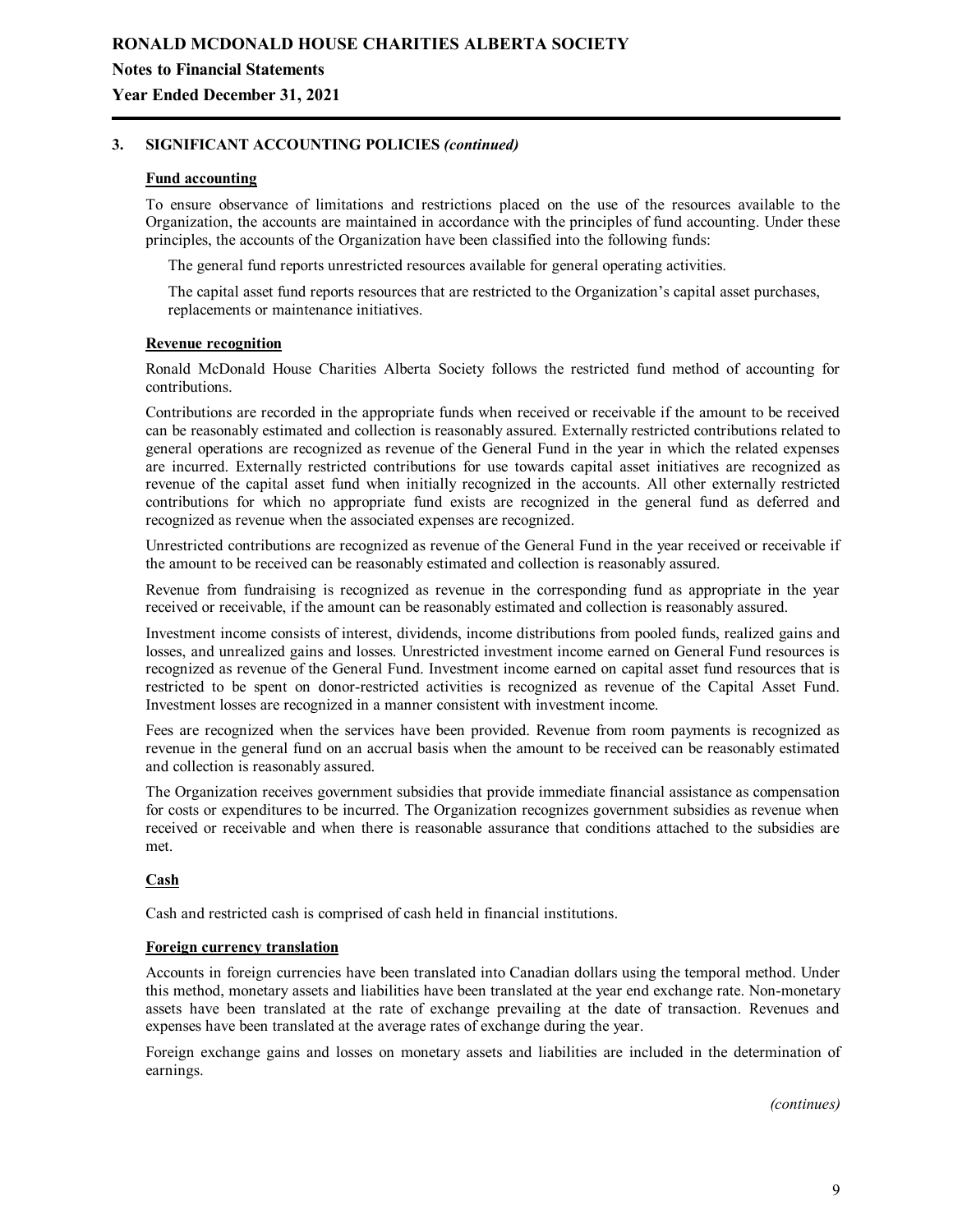**Year Ended December 31, 2021**

### **3. SIGNIFICANT ACCOUNTING POLICIES** *(continued)*

### **Financial instruments**

#### Initial measurement

The Organization initially measures its financial assets and liabilities originated or exchanged in arm's length transactions at fair value. Financial assets and liabilities originated or exchanged in related party transactions, except for those that involve parties whose sole relationship with the Organization is in the capacity of management, are initially measured at cost.

The cost of a financial instrument in a related party transaction depends on whether the instrument has repayment terms. If it does, the cost is determined using its undiscounted cash flows, excluding interest and dividend payments, less any impairment losses previously recognized by the transferor. Otherwise, the cost is determined using the consideration transferred or received by the organization in the transaction.

#### Subsequent measurement

The Organization subsequently measures all its financial assets and liabilities at cost or amortized cost, except for investments in equity instruments that are quoted in an active market, which are measured at fair value. Changes in fair value are recognized in earnings in the period incurred.

Financial assets measured at amortized cost include cash, accounts receivable, investments, accounts payable, and long-term debt.

#### Transaction costs

Transaction costs attributable to financial instruments subsequently measured at fair value and to those originated or exchanged in a related party transaction are recognized in earnings in the period incurred. Transaction costs related to financial instruments originated or exchanged in an arm's length transaction that are subsequently measured at cost or amortized cost are recognized in the original cost of the instrument. When the instrument is measured at amortized cost, transaction costs are recognized in earnings over the life of the instrument using the straight-line method.

#### Impairment

For financial assets measured at cost or amortized cost, the Organization determines whether there are indications of possible impairment. When there are, and the Organization determines that a significant adverse change has occurred during the period in the expected timing or amount of future cash flows, a writedown is recognized in earnings. If the indicators of impairment have decreased or no longer exist, the previously recognized impairment loss may be reversed to the extent of the improvement. The carrying amount of the financial asset may be no greater than the amount that would have been reported at the date of the reversal had the impairment not been recognized previously. The amount of the reversal is recognized in earnings.

### **Contributed materials and services**

Contributed materials and services are recorded in the financial statements at fair value when fair value can be reasonably estimated. Because of the difficulty in determining the fair value of volunteer time, these services are not recognized in the financial statements.

*(continues)*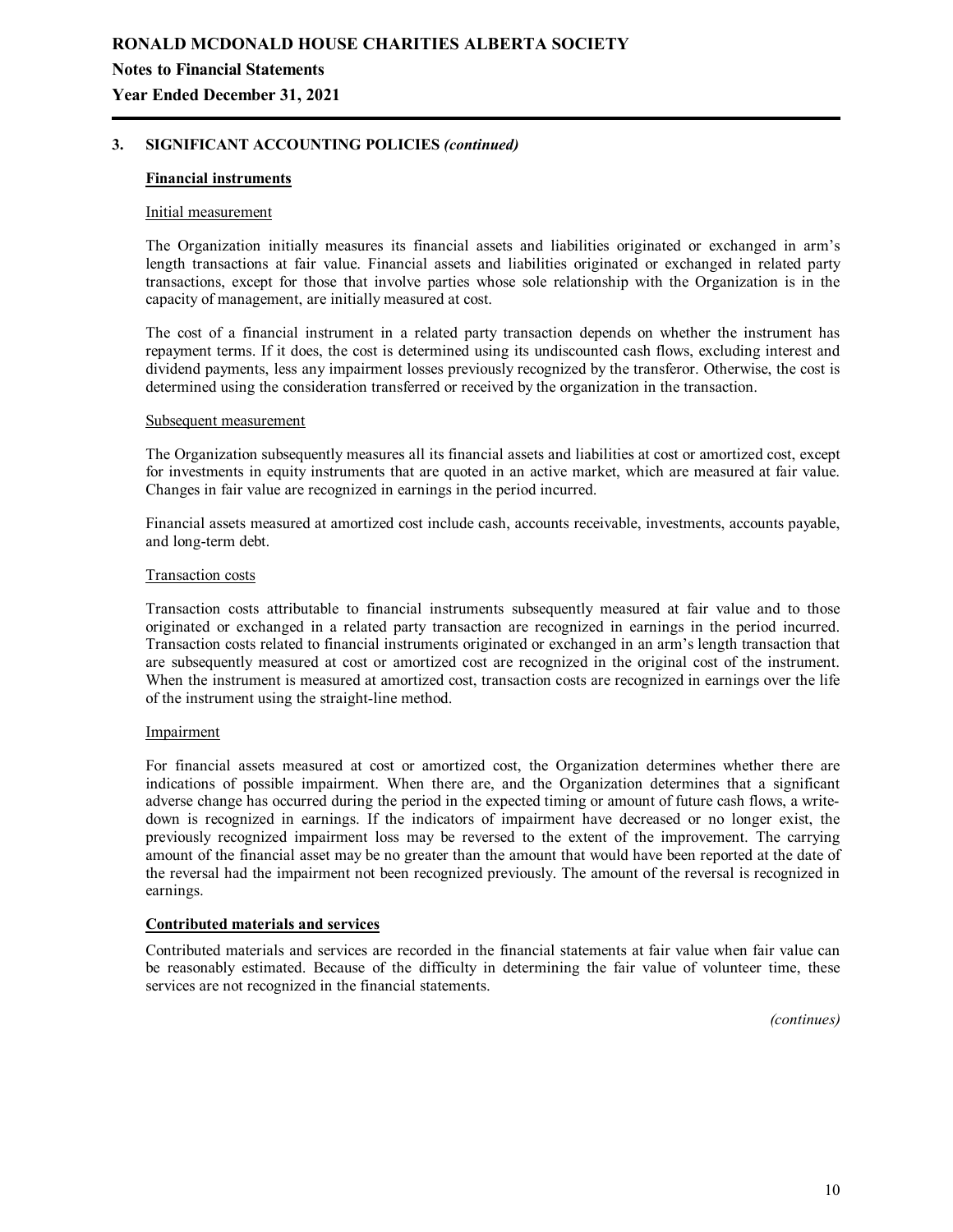### **Year Ended December 31, 2021**

### **3. SIGNIFICANT ACCOUNTING POLICIES** *(continued)*

#### **Capital assets**

Capital assets are stated at cost or deemed cost less accumulated amortization. Contributed capital assets are recorded at fair value at the date of contribution. Capital assets are amortized over their estimated useful lives on a straight-line basis at the following rates:

| <b>Buildings</b>       | $35 - 50$ years | straight-line method |
|------------------------|-----------------|----------------------|
| Motor vehicles         | $3 - 5$ years   | straight-line method |
| Computer software      | $2 - 5$ vears   | straight-line method |
| Furniture and fixtures | $5 - 10$ vears  | straight-line method |

The Organization regularly reviews its capital assets to eliminate obsolete items. Government grants are treated as a reduction of capital assets cost.

Capital assets acquired during the year but not placed into use are not amortized until they are placed into use.

Construction-in-progress is not subject to amortization until the project has been completed and the asset is put in use. There is no amortization taken on land or artwork.

#### **Investment in property**

Investment in property is recorded at cost. Investment in property consists of land and buildings held as a long-term investment.

#### **Impairment of long lived assets**

The Organization tests for impairment whenever events or changes in circumstances indicate that the carrying amount of the assets may not be recoverable. Recoverability is assessed by comparing the carrying amount to the projected future net cash flows the long-lived assets are expected to generate through their direct use and eventual disposition. When a test for impairment indicates that the carrying amount of an asset is not recoverable, an impairment loss is recognized to the extent the carrying value exceeds its fair value.

### **4. RESTATED COMPARATIVE INFORMATION**

During the 2021 year, the Organization determined that externally restricted funds received from Alberta Gaming, Liquor and Cannabis ("AGLC") in 2019 and prior years were recognized when received and not deferred and recognized when the eligible expenditures were incurred. Accordingly, the comparative figures presented in these financial statements have been adjusted as follows:

- a) Fund balances previously reported as at January 1, 2020 of \$49,600,037 have been decreased by \$217,570 to \$49,382,467;
- b) General fund balances previously reported as at December 31, 2020 of \$22,042,432 have been decreased by \$217,570 to \$21,824,862; and
- c) Deferred contributions previously reported as at December 31, 2020 of \$2,397,501 have increased by \$217,570 to \$2,615,071.

The effects of the aforementioned adjustments had no impact on previously reported excess of revenue over expenses of the Organization for the year ended December 31, 2020.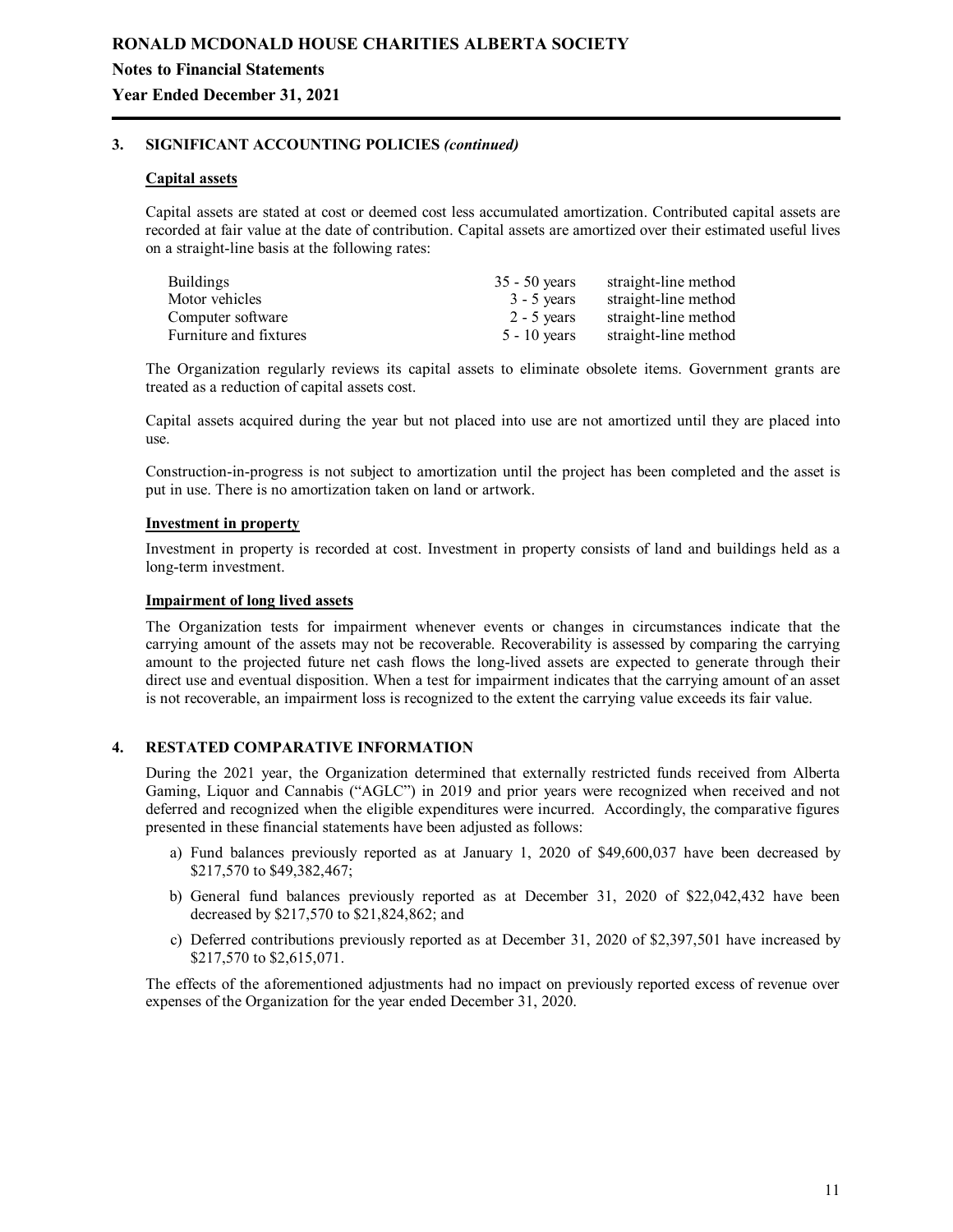## **Year Ended December 31, 2021**

### **5. CASH**

Cash includes \$283,818 (2020 - \$217,570) restricted in use by the Alberta Gaming, Liquor and Cannabis Commission (AGLC). These funds are held in separate deposit accounts with a Canadian Chartered Bank, consistent with the Organization's licensing requirements with AGLC.

### **6. INVESTMENTS**

Investments, all of which are recorded at fair market value, have an asset mix as follows:

|                                              |     | 2021       |              | 2020       |
|----------------------------------------------|-----|------------|--------------|------------|
| <b>Short-term investments</b>                |     |            |              |            |
| Cash held by investment managers             | \$. | 1,031,546  | \$           | 129,491    |
| Fixed income                                 |     | 4,017,638  |              |            |
| Guaranteed investment certificates           |     |            |              | 5,520,844  |
|                                              | S   | 5,049,184  | <sup>S</sup> | 5,650,335  |
| <b>Long-term investments</b>                 |     |            |              |            |
| Fixed income                                 | \$  | 5,006,708  | \$           | 7,027,122  |
| Equities and pooled funds                    |     | 14,750,967 |              | 8,881,510  |
|                                              |     |            |              |            |
|                                              |     | 19,757,675 | \$           | 15,908,632 |
| Investment income consists of the following: |     |            |              |            |
| Dividends                                    | S   | 607,511    | \$           | 77,058     |
| Foreign income                               |     | 425,112    |              | 30,834     |
| Unrealized and realized gains                |     | 250,434    |              | 413,347    |
| Interest income                              |     | 104,714    |              | 146,692    |
| Pooled fund distributions                    |     |            |              | 572,944    |
| Management fees                              |     | (93, 276)  |              | (86, 420)  |
|                                              |     | 1,294,495  | \$           | 1,154,455  |

#### **7. LONG-TERM PREPAID EXPENSE**

The land on which the Calgary building is located has been subleased for one dollar from Alberta Health Services (formerly Calgary Health Region) for 90 years commencing January 1, 2005.

In 2015, the sublease agreement was amended to include an additional parcel of land of approximately 1.26 acres in size for future capital expansion purposes. In consideration of the amendment to the sublease, the Organization prepaid \$500,000. This amount is reflected in the financial statements as a long-term prepaid expense and amortized over the life of the lease.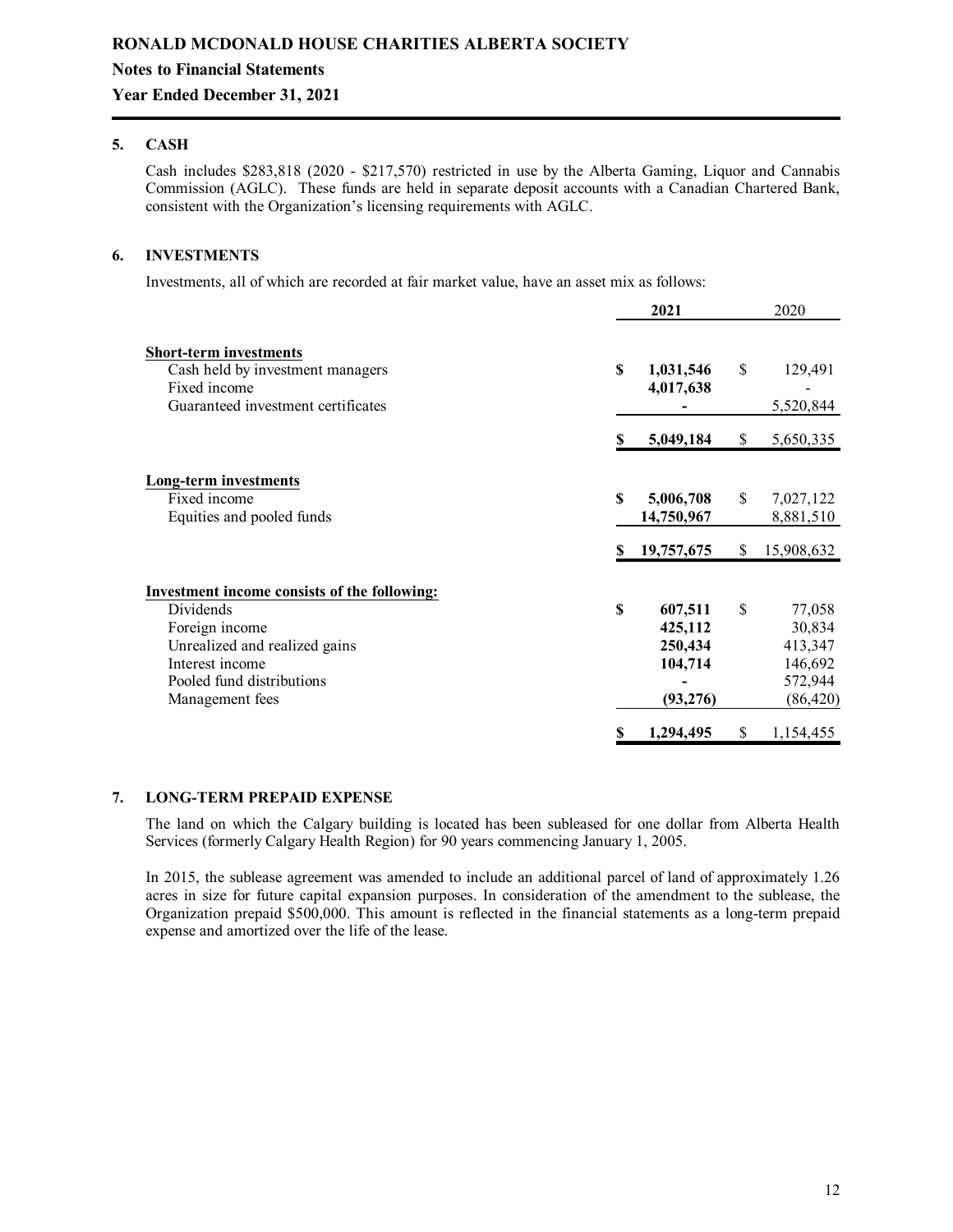**Year Ended December 31, 2021**

# **8. CAPITAL ASSETS**

|                                    |   | Cost         |    | Accumulated<br>amortization |   | 2021<br>Net book<br>value |               | 2020<br>Net book<br>value |
|------------------------------------|---|--------------|----|-----------------------------|---|---------------------------|---------------|---------------------------|
| Land                               | S | 4,240,862    | -S |                             | S | 4,240,862                 | <sup>\$</sup> | 3,859,659                 |
| <b>Buildings</b>                   |   | 28,588,471   |    | 9,077,009                   |   | 19,511,462                |               | 19,986,033                |
| Construction in progress - Calgary |   | 263,565      |    |                             |   | 263,565                   |               | 198,290                   |
| Furniture and fixtures             |   | 2,457,351    |    | 2, 121, 295                 |   | 336,056                   |               | 215,507                   |
| Artwork                            |   | 262,839      |    |                             |   | 262,839                   |               | 262,239                   |
| Computer equipment                 |   | 256,022      |    | 236,756                     |   | 19,266                    |               | 59,211                    |
| Motor vehicles                     |   | 122,948      |    | 120,782                     |   | 2,166                     |               | 24,825                    |
| Caremobile                         |   |              |    |                             |   |                           |               | 258,002                   |
|                                    |   | 36, 192, 058 | S  | 11,555,842                  | S | 24,636,216                |               | 24,863,766                |

### **9. LONG-TERM DEBT**

|                                                                                                                                                                   |   | 2021                |   | 2020                |
|-------------------------------------------------------------------------------------------------------------------------------------------------------------------|---|---------------------|---|---------------------|
| Capital lease obligation at an implicit interest rate of 5.76-8.04%<br>per annum, maturing November 2022. Monthly principal plus<br>interest payments of \$2,686. | S | 33,028              | S | 63,557              |
| Capital lease obligation at an implicit interest rate of 7.68% per<br>annum, maturing January 2023. Monthly principal plus interest<br>payments of \$261.         |   | 3,089               |   | 5,871               |
| Capital lease obligation at an implicit interest rate of 2.689% per<br>annum, maturing February 2022. Monthly principal plus interest<br>payments of \$370.       |   | 738                 |   | 5,085               |
| Less current portion                                                                                                                                              |   | 36,855<br>(36, 855) |   | 74,513<br>(37, 658) |
|                                                                                                                                                                   |   |                     |   | 36,855              |

The net book value of assets under capital leases at December 31, 2021 was \$18,463 (2020 - \$68,611).

### **10. DEFERRED CONTRIBUTIONS**

Deferred contributions represent unspent resources externally restricted for program expenses in future years for which a corresponding fund does not exist. Changes in the deferred contributions balances are as follows:

|                                                                                                                  | 2021                               | 2020<br>(Restated - Note 4)          |
|------------------------------------------------------------------------------------------------------------------|------------------------------------|--------------------------------------|
| Balance, beginning of year<br>Amounts received during the year<br>Amounts recognized as revenues during the year | 2,615,071<br>396,342<br>(935, 923) | 1,704,159<br>1,554,408<br>(643, 496) |
| Balance, end of year                                                                                             | 2,075,490                          | 2,615,071                            |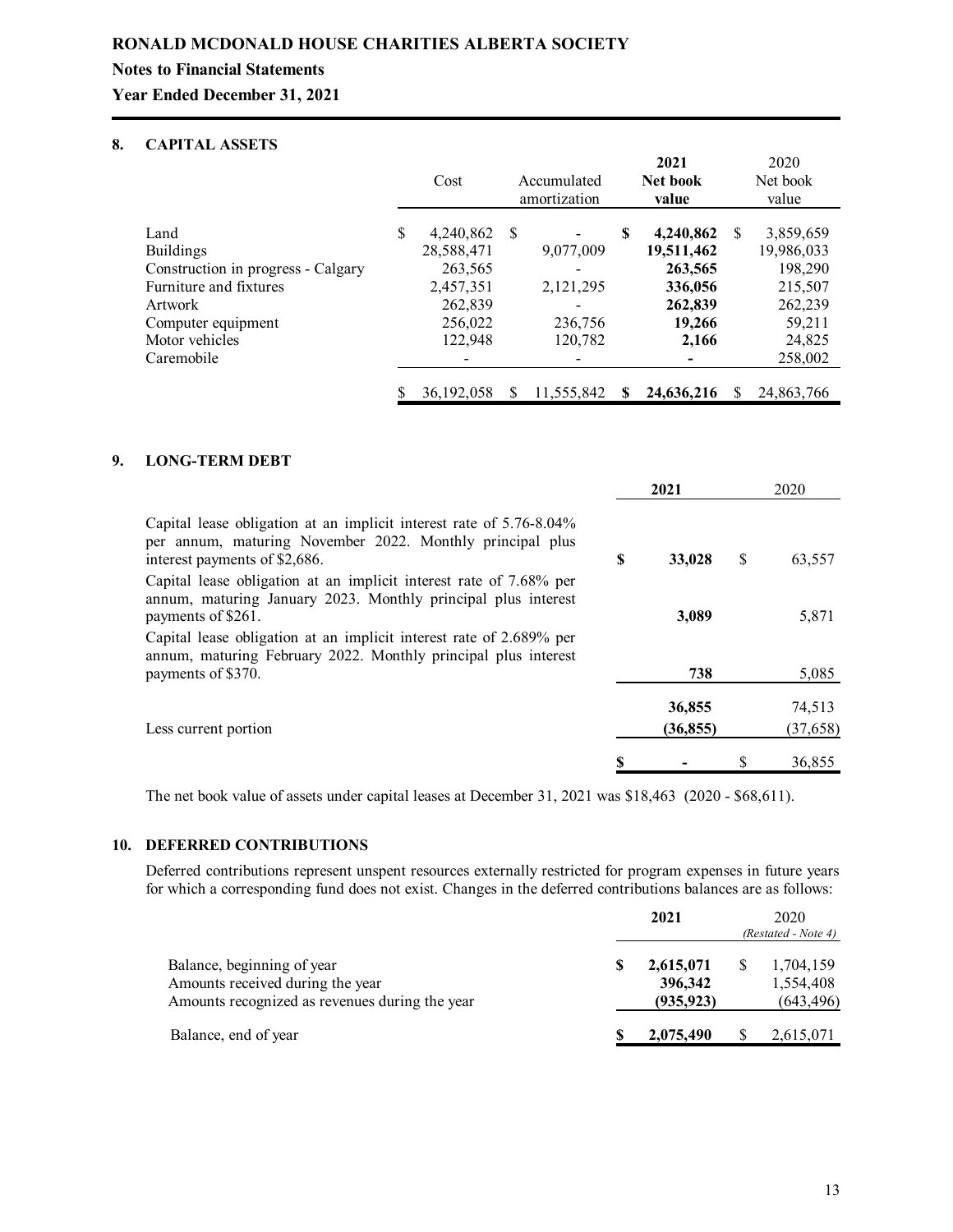**Year Ended December 31, 2021**

### **11. FUND BALANCES**

|                                                                                                                     | 2021                     |   | 2020       |
|---------------------------------------------------------------------------------------------------------------------|--------------------------|---|------------|
| <b>General fund</b><br>Unrestricted (Restated - Note 4)<br>Internally restricted for capital and facility expansion | 16,136,919<br>10,000,000 | S | 21,824,862 |
|                                                                                                                     | 26,136,919               |   | 21,824,862 |
| Capital asset fund                                                                                                  |                          |   |            |
| Externally restricted                                                                                               | 1,204,597                |   | 2,128,711  |
| Internally funded capital assets                                                                                    | 26, 146, 788             |   | 26,681,679 |
| Amounts set aside by the Board for future projects                                                                  |                          |   | 500,000    |
|                                                                                                                     | 27,351,385               |   | 29,310,390 |
|                                                                                                                     | 53,488,304               | S | 51,135,252 |

During the year, the Board restricted \$10,000,000 exclusively for capital and facility expansion.

Externally restricted amounts reported in the capital asset fund represent unspent resources for capital maintenance and capital projects. In 2021, the Organization resolved to discontinue the Caremobile program and the \$500,000 set aside for investment in a new Caremobile was resolved to be unrestricted and transferred to the general fund. During 2021, an interfund transfer was made that transferred \$285,000 from the capital fund to the general fund due to the sale of investment property.

### **12. RELATED PARTY TRANSACTIONS**

RMHC is a system of independent, separately registered public benefit organizations, referred to as Chapters within the global organizations. The Organization is an independent operating Chapter within the RMHC system. Each Chapter is licensed by McDonald's Corporation and Ronald McDonald House Charities, Inc. to use RMHC related trademarks in conjunction with fundraising activities and the operation of its programs; the License Agreement also sets standards of operations for programs, governance finance, branding and reporting.

During the year ended December 31, 2021, the Organization received from Ronald McDonald House Charities, Global, \$6,067 CDN or \$5,000 USD (2020 - \$129,164 CDN or \$95,197 US), and \$1,990,860 CDN (2020 - \$1,637,926 CDN) from Ronald McDonald House Charities, Canada.

Included in accounts receivable is \$133,859 (2020 - \$77,000) receivable from Ronald McDonald House Charities, Canada.

### **13. DONATED GOODS AND SERVICES**

The fair value of donated goods and services included as contributions in the financial statements are as follows:

|                            | 2021                     |    | 2020               |
|----------------------------|--------------------------|----|--------------------|
| Programming<br>Fundraising | \$<br>953,723<br>387,633 | S  | 506,417<br>357,304 |
|                            | 1,341,356                | \$ | 863,721            |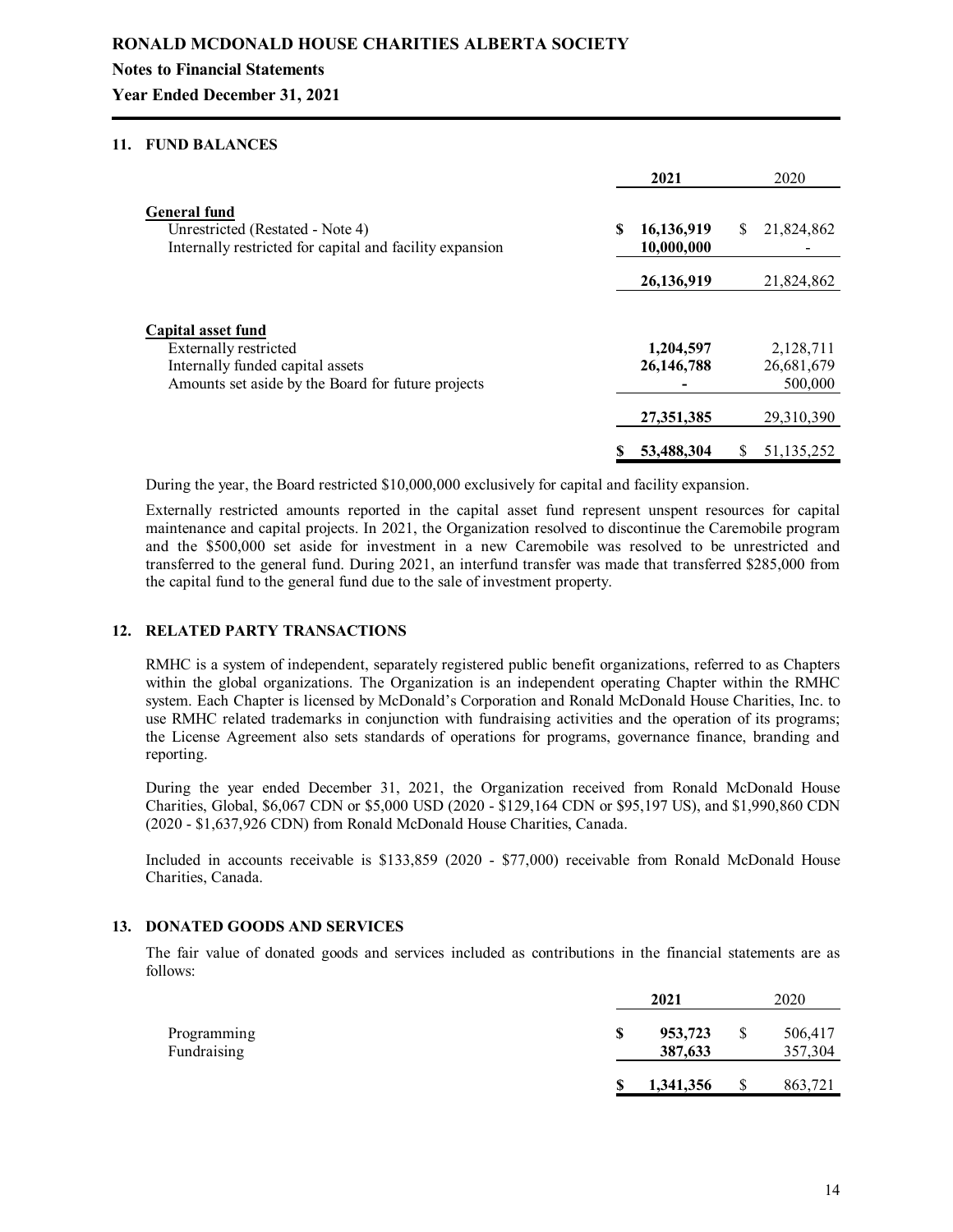### **Year Ended December 31, 2021**

### **14. COVID-19 SUBSIDIES AND GRANTS**

As part of the Government of Canada's COVID-19 Economic Response plan, the Organization received funding through the following programs.

#### Canada Emergency Wage Subsidy

As a result of COVID-19, the Organization received the Canada Emergency Wage Subsidy to cover a portion of its employee wages during the year in the amount of \$455,889 (2020 - \$1,042,318).

#### Other COVID-19 grants

The Organization also received government subsidies which provide immediate financial assistance for expenditures incurred in the areas of providing families with meals, accommodation and travel expense relief from the following programs:

- a) The Organization received grants from the Family and Community Support Services (FCSS) in the amount of \$nil (2020 - \$115,000), of which \$5,742 was deferred as at December 31, 2020 and recognized in 2021 as revenue.
- b) The Organization received grants from the United Way in the amount of \$nil (2020 \$188,399), of which \$62,661 was deferred as at December 31, 2020 and recognized in 2021 as revenue.
- c) The Organization received grants from the Medicine Hat Community Foundation in the amount of \$nil (2020 - \$17,250), of which \$13,650 was deferred as at December 31, 2020 and recognized in 2021 as revenue.
- d) The Organization received grants from the Community of Northwestern Alberta in the amount of \$nil (2020 - \$5,000)

### **15. CHARITABLE FUNDRAISING**

As required under section 7(2) of the Charitable Fundraising Regulation in Alberta, the following amounts are disclosed:

|                                                             |  | 2021      |  | 2020      |  |
|-------------------------------------------------------------|--|-----------|--|-----------|--|
| Gross contributions received                                |  | 9,163,895 |  | 6,743,828 |  |
| Total amount paid as remuneration to employees whose duties |  |           |  |           |  |
| involve fundraising                                         |  | 878,932   |  | 875,473   |  |
| Event and other fundraising expenses                        |  | 579,303   |  | 260,475   |  |
| Direct benefit to donors                                    |  | 202,826   |  | 254,270   |  |
|                                                             |  | 1,661,061 |  | 1,390,218 |  |